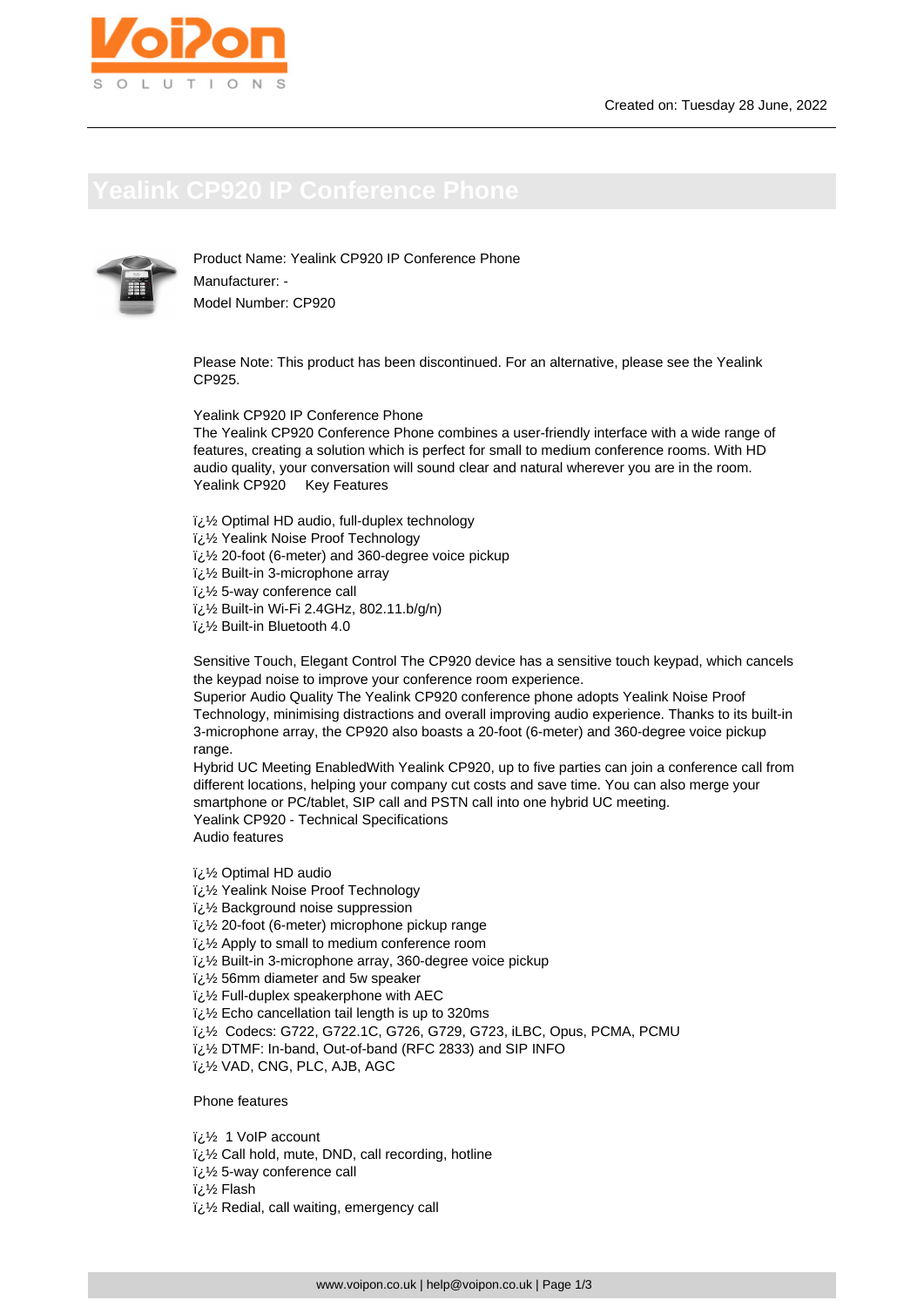- $\frac{1}{2}$ زi Call forward, call transfer, call return, dial plan
- $i\lambda$  Ring tone selection/import/delete
- i¿1/2 Set date time manually or automatically
- $i\lambda$  Volume adjustment
- � Pairing via Bluetooth

## **Directory**

- � Local phonebook up to 1000 entries
- � XML/LDAP remote phonebook
- $\frac{1}{2}$ ا /2 Intelligent search method
- � Phonebook search/import/export
- لُ 1⁄2 Call history: dialed/received/missed/forwarded
- � Black list

# IP-PBX features

lntercom لأن<sup>ت</sup> � Multicast paging � Anonymous call ¿½ Anonymous call rejection � Voice mail � Distinctive ringtone  $i\&\&$  Call pickup

Display

� 3.1" 248x120-pixel graphical LCD with backlight

- $\frac{7}{2}$  25 total keys:-4 soft keys, off-hook key, on-hook key, 12-key numerical keypad, Bluetooth,
- mute, volume keys, 2 navigation keys, OK key

� Phone lock

- لَ 1⁄2 Multilingual user interface
- $i\lambda$ ة Caller ID with name and number

Interface

- � 1 x RJ45 10/100M Ethernet port
- لَائِ Built-in Wi-Fi (2.4GHzô€"'802.11 b/g/n)
- � Built-in Bluetooth 4.0
- � Power over Ethernet (IEEE 802.3af ), class 3
- $\frac{1}{2}$ لائi $\frac{1}{2}$  1 x USB 2.0 port
- � 1 x Security slot

Network and security

- i<sub>i</sub> 1/<sub>2</sub> SIP v1 (RFC2543), v2 (RFC3261)
- � SIP server redundancy supported
- � IPv4/IPv6
- � NAT traversal: STUN mode
- $i\&\frac{1}{2}$  Proxy mode and peer-to-peer SIP link mode
- � IP assignment: static/DHCP
- � HTTP/HTTPS web server
- i¿1/2 Time and date synchronisation using SNTP
- i¿1⁄2 UDP/TCP/DNS-SRV (RFC 3263)
- $i,j$ لاغ $i$  QoS: 802.1p/Q tagging (VLAN), Layer 3 ToS, DSCP